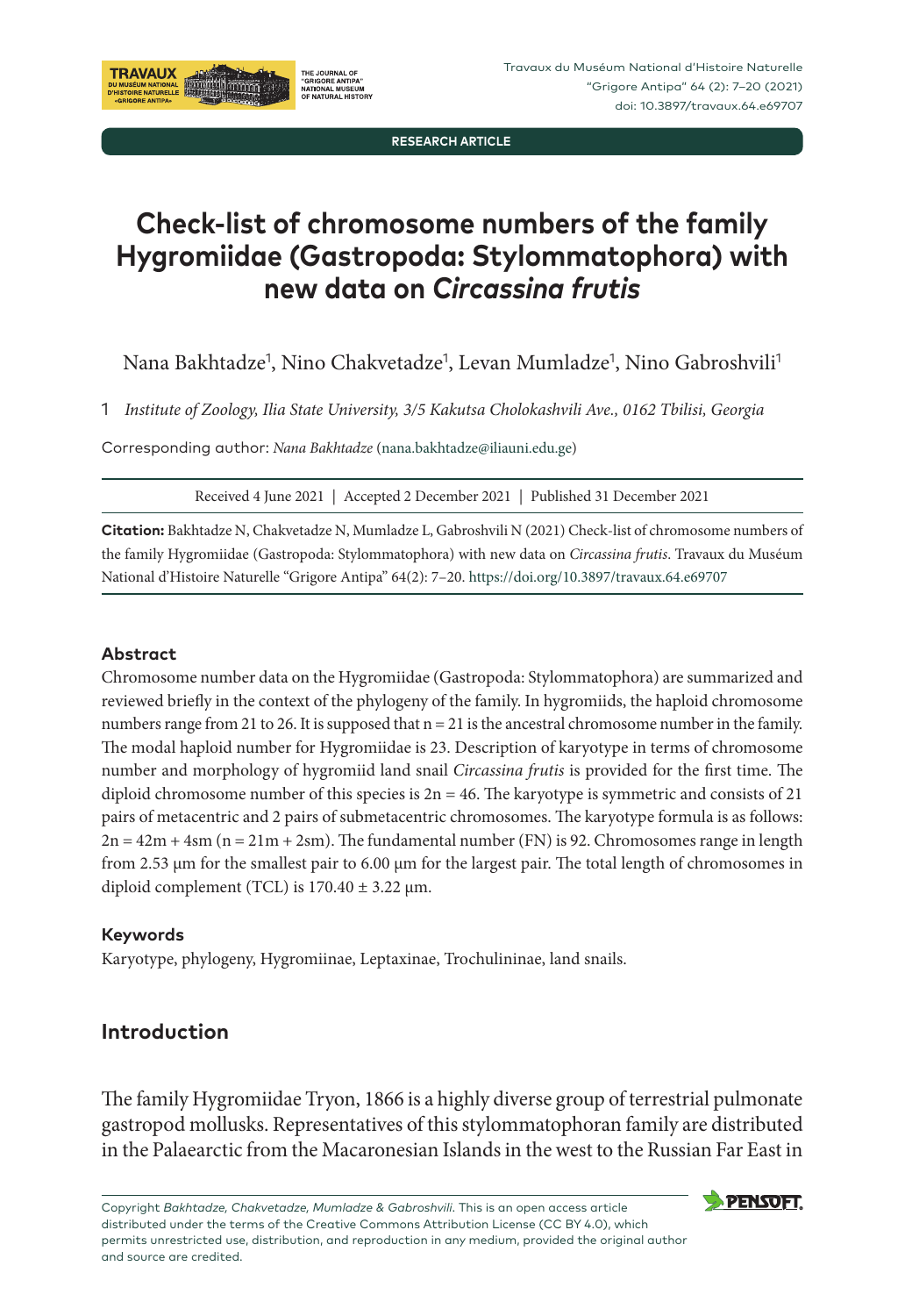the east, and reach the northeastern Ethiopian region in the south (Schileyko 2006). The systematics of Hygromiidae, which was mainly based on a few characters of the dart apparatus of the genitalia, has long been controversial, especially the classification of some groups as subfamilies or tribes. It had been revised in the past on several occasions (see references in Barker 1999) and continues to change as modern research methods and new data are made available (Neiber et al. 2017, and references therein).

Cytogenetics has been established as a significant tool providing relevant data to mollusks taxonomy, identification of species, the establishment of phylogenetic and cytogenetic relationships among them, and to the understanding of speciation and evolution mechanisms (Burch 1968a; Patterson 1969; Inaba 1979; Thiriot-Quiévreux 2003). Karyological data such as data of karyotype studies have repeatedly been used to systematic analyses of different level taxa in many stylommatophoran land snails and slugs. The identification of the changes in karyotype composition has proven helpful to clarify the mechanisms of reproductive isolation (and thus speciation) and evolutionary events in this group (see e.g. Perrot 1938; Burch 1965, 1967; Natarajan 1965; Rainer 1967; Kiauta and Butot 1968; Butot and Kiauta 1969; Babrakzai et al. 1975; Reeder 1975; Aparicio 1983; Gill and Cain 1986; Nordsieck 1987; Tatewaki et al. 1987; Panha 1997; Dumrongrojwattana et al. 2005; Vitturi et al. 2005; Awodiran et al. 2012; Kongim and Panha 2013; Patrão et al. 2013; Harbar et al. 2015; Petraccioli et al. 2015; Park 2016, and references in them).

Currently, about 570 species and subspecies are reported for the Hygromiidae (Molluscabase 2021), but only 3.7% of them are known karyologically. This is at least partly due to the difficulties in obtaining mitotic plates of enough quality to carry out chromosome studies. Moreover, in some cases, a large number of mitotic cells are very rarely found since gonial mitoses happen in a very short time (Burch 1965; Burch 1968b; Boato 1986; Park et al. 1999; Awodiran et al. 2012). Besides, modern cytogenetic techniques have only recently been adopted for studies of Gastropoda (Park 2016). The karyological data sources available for the Hygromiidae include the surveys of Perrot (1937, 1938), Rainer (1967), Butot and Kiauta (1969), Aparicio (1981, 1983), Ramos and Aparicio (1985), Hrabakova et al. (2006), Bakhtadze et al. (2014, 2016), and Chakvetadze et al. (2018, 2019). However, with rare exceptions (Aparicio 1981, 1983), there are almost no studies with detailed analyses of the karyotypes in the Hygromiidae family.

In the works of Bakhtadze et al. (2014, 2016) and Chakvetadze et al. (2018, 2019) there are reports on haploid chromosome numbers of some Georgian (Caucasus region) hygromiid species, including *Circassina frutis* (Pfeiffer, 1859).

*C. frutis* is a single member of the Caucasian endemic land snail genus *Circassina* Hesse, 1921 that is widespread in the western and central Caucasus region and the eastern Pontus (Turkey) (Neiber and Hausdorf 2015). The *C. frutis* is exceptional among hygromiids because it is highly polymorphic in regards to the dart apparatus, i.e. it has either a complete dart apparatus (dart sac plus an accessory sac and mucus glands), only mucus glands, or none of these accessory genital organs. The populations of this species are genetically deeply structured which could be related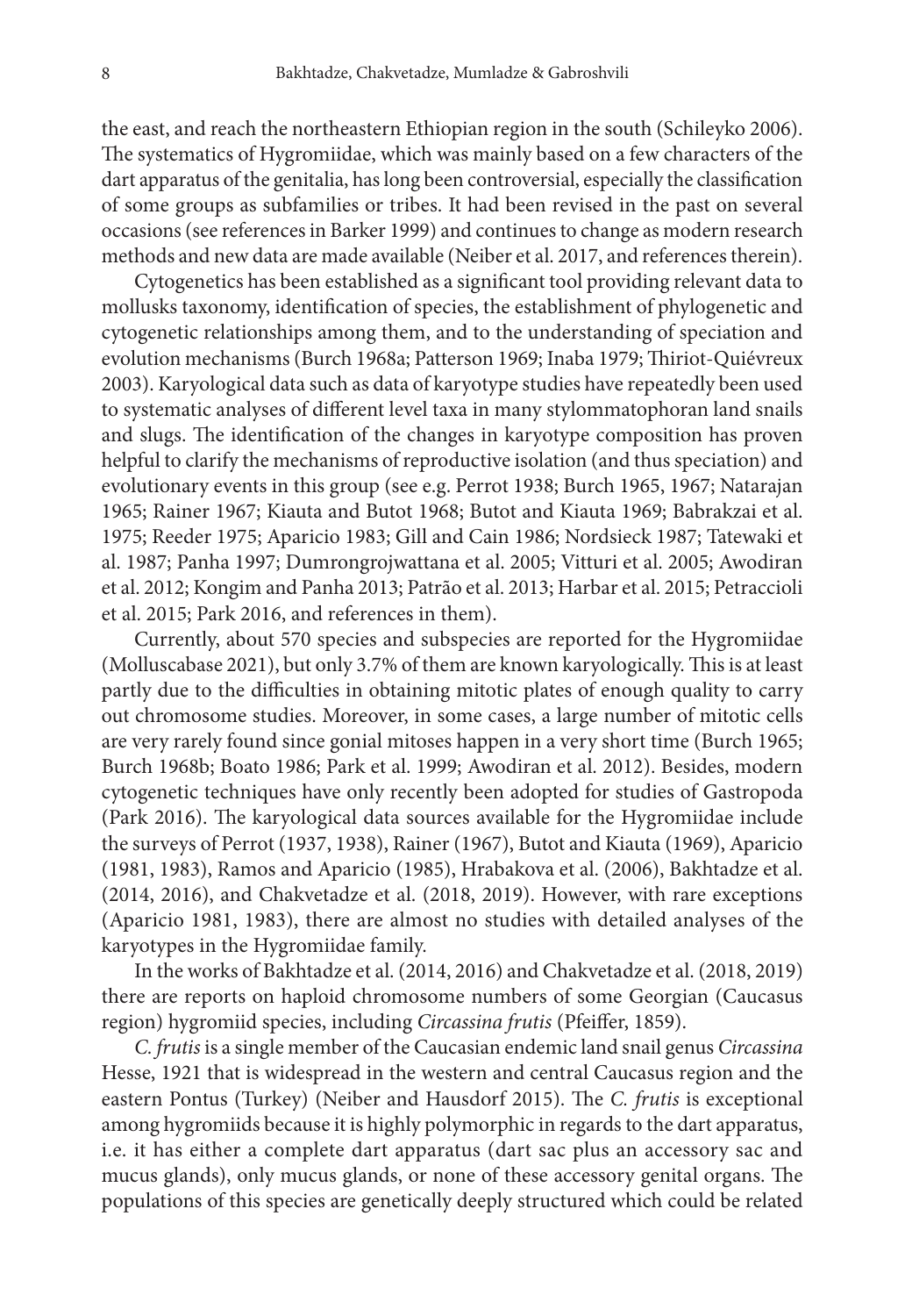to the existence of multiple Colchic Pleistocene refugia (Neiber and Hausdorf 2015). However, anatomical structuring is hard to explain. Within the Hygromiidae family, accessory organs of the genital system (dart sac and mucus glands) seem to have evolved independently many times (Schileyko 2006; Neiber et al. 2017). However, the case of *C. frutis*, which is represented with all possible combinations of the accessory systems, is rather unique.

The karyological data published so far only refer to the chromosome numbers of *C. frutis*. The haploid (n) and diploid (2n) chromosome numbers for species have been established as 23 and 46, respectively (Bakhtadze et al. 2014; Chakvetadze et al. 2019), and no further details have been reported.

Thus, the aim of this work is to add karyological knowledge on *C. frutis* and summarize all available karyological data on the Hygromiidae in general.

### **Material and methods**

The 12 adult specimens of *Circassina frutis* were collected on the bank of the Maltakva River, the western part of Kolkheti lowland, near port city Poti (Samegrelo-Zemo Svaneti region, Western Georgia; 42.088140 N, 41.705470 E; May 2017) and in Algeti National Park (Kvemo Kartli region, Southeastern Georgia; 41.716945 N, 44.33 E; July 2019). The specimens were identified according to the guidelines of Schileyko (1978) and Schütt (2005). The species nomenclature follows that of Sysoev and Schileyko (2009), Neiber et al. (2017), and MolluscaBase (2021).

Chromosome spreads were obtained from ovotestes, following the squash method as reported previously (Bakhtadze et al. 2014). The gonads of the 0.01% colchicine solution treated animals were subjected to a hypotonic treatment in a 0.075M KCl solution. Then, they were fixed in a 50–60% acetic acid solution and squashed between the glass slide and cover slip. The prepared slides were stained with the 10% Romanovskii solution of Azur-eosin (pH 6.8). Observations of slides, chromosome counting, and microphotographs were performed with an OMAX Trinocular Compound LED microscope using a 10×100 magnification. Out of 12 specimens, only five animals (41.67%) appeared karyologically informative; some cell divisions (metaphase stage) could be observed in their gonads. Thirty relatively well-spread metaphase plates (2n) were analyzed from these five specimens. Five metaphase plates were selected for the morphometric analysis. Based on these five metaphase plates Ls and Ll were measured to calculate TL (TL =  $Ls + Ll$ ), TCL, RL, AR, CI, and SD were estimated, FN (the number of chromosome arms) was determined. All parameters were used to arrange chromosomes in homologous pairs, for karyotyping and constructing of the idiogram. The nomenclature of chromosome morphological types follows that of Levan et al. (1964). The karyotype symmetry/asymmetry index  $(S/A<sub>1</sub>)$  was calculated according to the formula  $(S/A<sub>1</sub>) = (1 \times M) + (2 \times SM) + (3 \times A)$ or ST) + (4 x T) / 2n (Eroğlu 2015).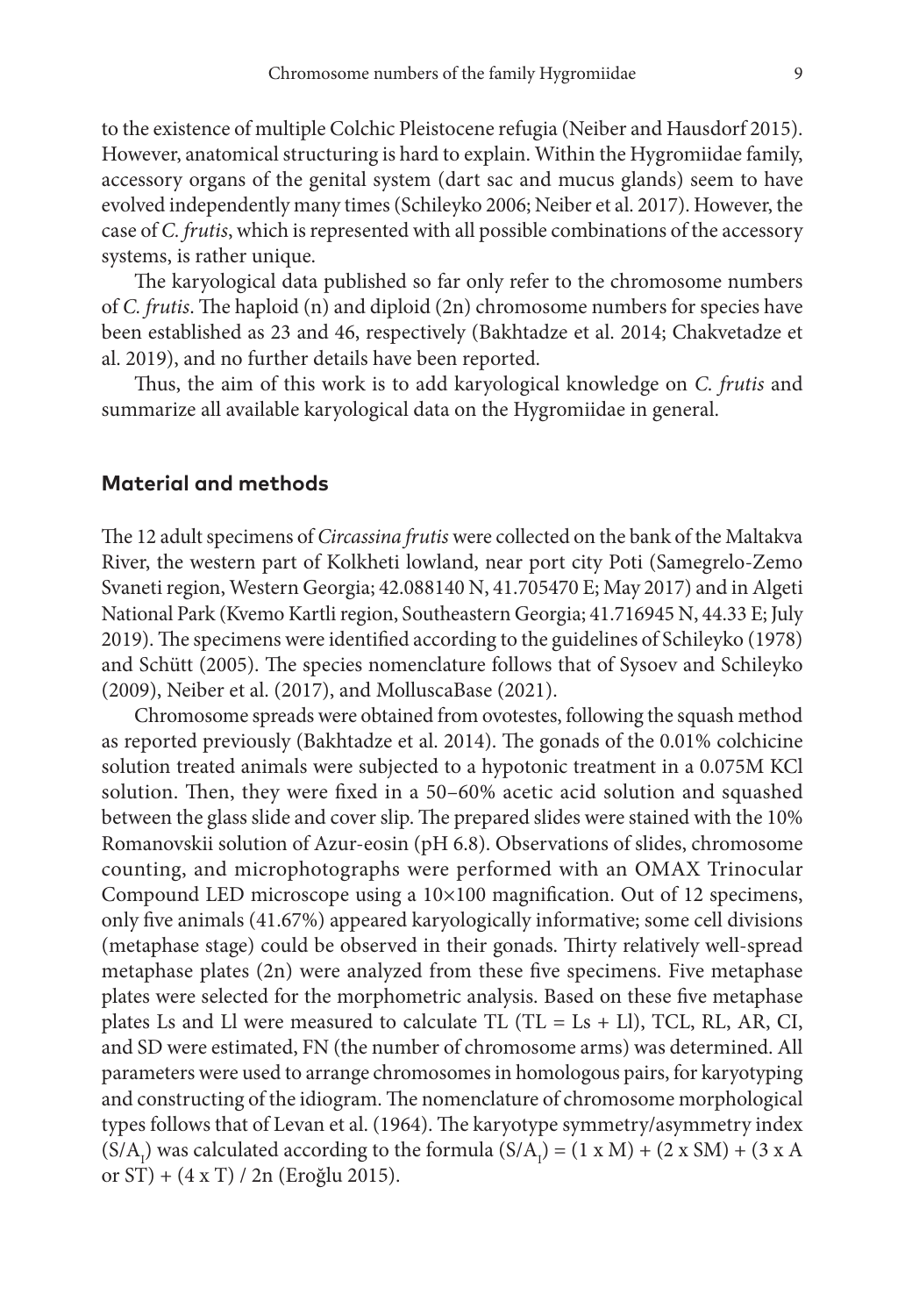- Abbreviations used in the text and tables: AR - arm ratio; CI - centromeric index; FN - fundamental number; Ll - length of the long arm of chromosome; Ls - length of the short arm of chromosome; m - metacentric; RL - relative length; SD - standard deviation; sm - submetacentric; st - subtelocentric;
	- TL chromosome total length;
	- TCL total complement length.

## **Results**

The diploid set (2n) of *Circassina frutis* consists of 46 chromosomes. Observations on the karyotype and chromosome measurements show that all chromosomes are two-armed and monocentric with a median or submedian position of centromeres (Figs 1–3 and Table 1). Chromosomes range from 2.53 to 6.00 μm in length. The first four pairs of chromosomes are larger than the rest. The total length of chromosomes in haploid complement is  $85.20 \pm 1.61 \,\mu m$ , TCL =  $170.40 \pm 3.22 \,\mu m$ . Relative lengths of chromosomes vary from 2.97 to 7.04 μm. The arm ratios and centromeric index indicate that the karyotype consists of 21 pairs of metacentric (m) chromosomes and 2 pairs (2nd and 8th) of submetacentric (sm) chromosomes. The karyotype formula is as follows:  $n = 21m + 2sm(2n = 42m + 4sm)$ . The fundamental number  $FN = 92$ . The karyotype symmetry/asymmetry index  $S/A<sub>I</sub> = 1.09$ .

All available karyological information for the family Hygromiidae, with the results of the present study included, are summarized in Table 2. It provides chromosome number data for 21 species and subspecies belonging to 14 genera, 8 tribes, and 3 subfamilies (Hygromiinae Tryon, 1866, Leptaxinae C.R. Boettger, 1909 and Trochulininae Lindholm, 1927) of this family.

## **Discussion**

The present study provides new karyological information on Hygromiidae species, *Circassina fruits*, and summarizes all available chromosome number data on the family (Table 2).

In this study, the diploid set of *C. frutis* was confirmed to contain 46 chromosomes, which is in agreement with our previous reports (Bakhtadze et al. 2014; Chakvetadze et al. 2019). Detailed karyotype analysis which was carried out for the first time and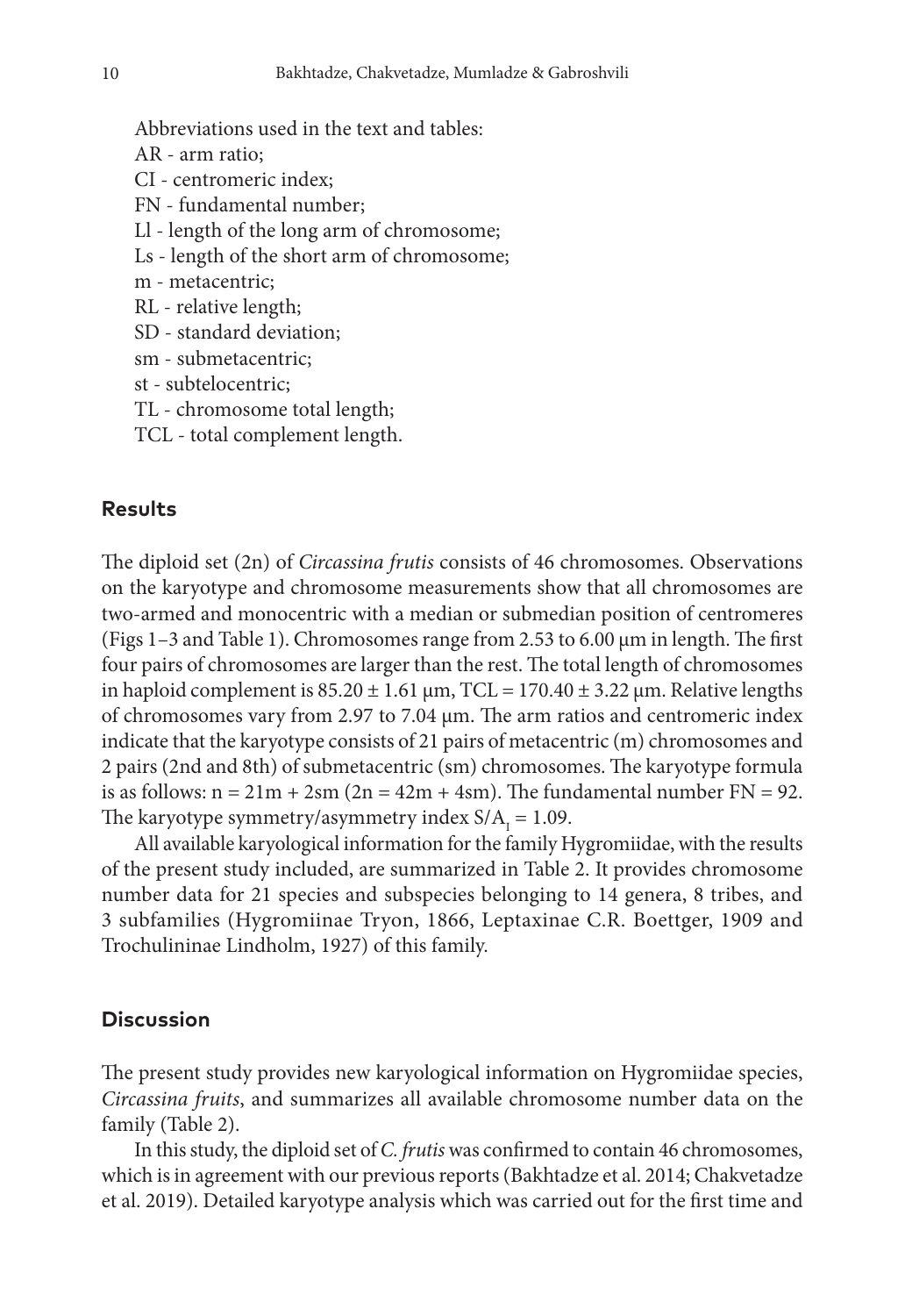| Chromosome pair | $TL \pm SD$ (µm) | AR   | CI    | RL   | Chromosome type |
|-----------------|------------------|------|-------|------|-----------------|
| $\mathbf{1}$    | $6.00 \pm 0.00$  | 1.00 | 50.00 | 7.04 | m               |
| $\overline{c}$  | $5.77 \pm 0.02$  | 1.93 | 34.14 | 6.77 | sm              |
| 3               | $5.62 \pm 0.06$  | 1.25 | 44.53 | 6.59 | m               |
| $\overline{4}$  | $5.50 \pm 0.00$  | 1.17 | 46.06 | 6.45 | m               |
| 5               | $4.33 \pm 0.11$  | 1.15 | 46.56 | 5.09 | m               |
| 6               | $4.03 \pm 0.09$  | 1.63 | 38.02 | 4.73 | m               |
| 7               | $4.02 \pm 0.25$  | 1.43 | 41.51 | 4.71 | m               |
| 8               | $4.00 \pm 0.14$  | 2.24 | 30.83 | 4.69 | sm              |
| 9               | $3.85 \pm 0.24$  | 1.32 | 43.22 | 4.52 | m               |
| 10              | $3.53 \pm 0.10$  | 1.59 | 38.67 | 4.15 | m               |
| 11              | $3.50 \pm 0.08$  | 1.44 | 40.95 | 4.11 | m               |
| 12              | $3.25 \pm 0.11$  | 1.22 | 45.48 | 3.81 | m               |
| 13              | $3.17 \pm 0.06$  | 1.36 | 42.36 | 3.72 | m               |
| 14              | $3.10 \pm 0.03$  | 1.36 | 42.42 | 3.64 | m               |
| 15              | $3.00 \pm 0.00$  | 1.14 | 46.67 | 3.52 | m               |
| 16              | $3.00 \pm 0.11$  | 1.00 | 50.00 | 3.52 | m               |
| 17              | $2.95 \pm 0.00$  | 1.36 | 42.37 | 3.46 | m               |
| 18              | $2.90 \pm 0.00$  | 1.63 | 38.00 | 3.40 | m               |
| 19              | $2.89 \pm 0.05$  | 1.21 | 45.23 | 3.39 | m               |
| 20              | $2.88 \pm 0.03$  | 1.24 | 44.71 | 3.38 | m               |
| 21              | $2.74 \pm 0.01$  | 1.20 | 45.45 | 3.22 | m               |
| 22              | $2.64 \pm 0.07$  | 1.27 | 44.19 | 3.10 | ${\rm m}$       |
| 23              | $2.53 \pm 0.05$  | 1.28 | 44.10 | 2.97 | m               |

**Table 1.** Chromosome morphometric parameters and morphology of *Circassina frutis*.

the karyotype symmetry/asymmetry index  $(S/A<sub>I</sub> = 1.09)$  show that *C. frutis* has a highly symmetric karyotype. It contains exclusively metacentric and submetacentric chromosomes, with a prevalence of metacentric ones (42m and 4sm). The diploid chromosome number 46 also occurs in other hygromiid species such as *Diplobursa pisiformis arpatschaiana* (Mousson, 1873), *Monacha cantiana* (Montagu, 1803), *M. cartusiana* (O. F. Müller 1774), and *Trochulus sericeus* (Draparnaud, 1801) (Rainer 1967; Aparicio 1981, 1983). A detailed description of the karyotypes of these species is not available (Table 2). Only for one species, *Monacha cartusiana*, there is a comparatively detailed description of chromosome morphology (Aparicio 1981, 1983). The karyotype of this species mainly possesses the metacentric/submetacentric chromosomes and only a few subtelocentric chromosomes were observed (Table 2). Aparicio's (1981, 1983) data indicate that the karyotype of *M. cartusiana* is also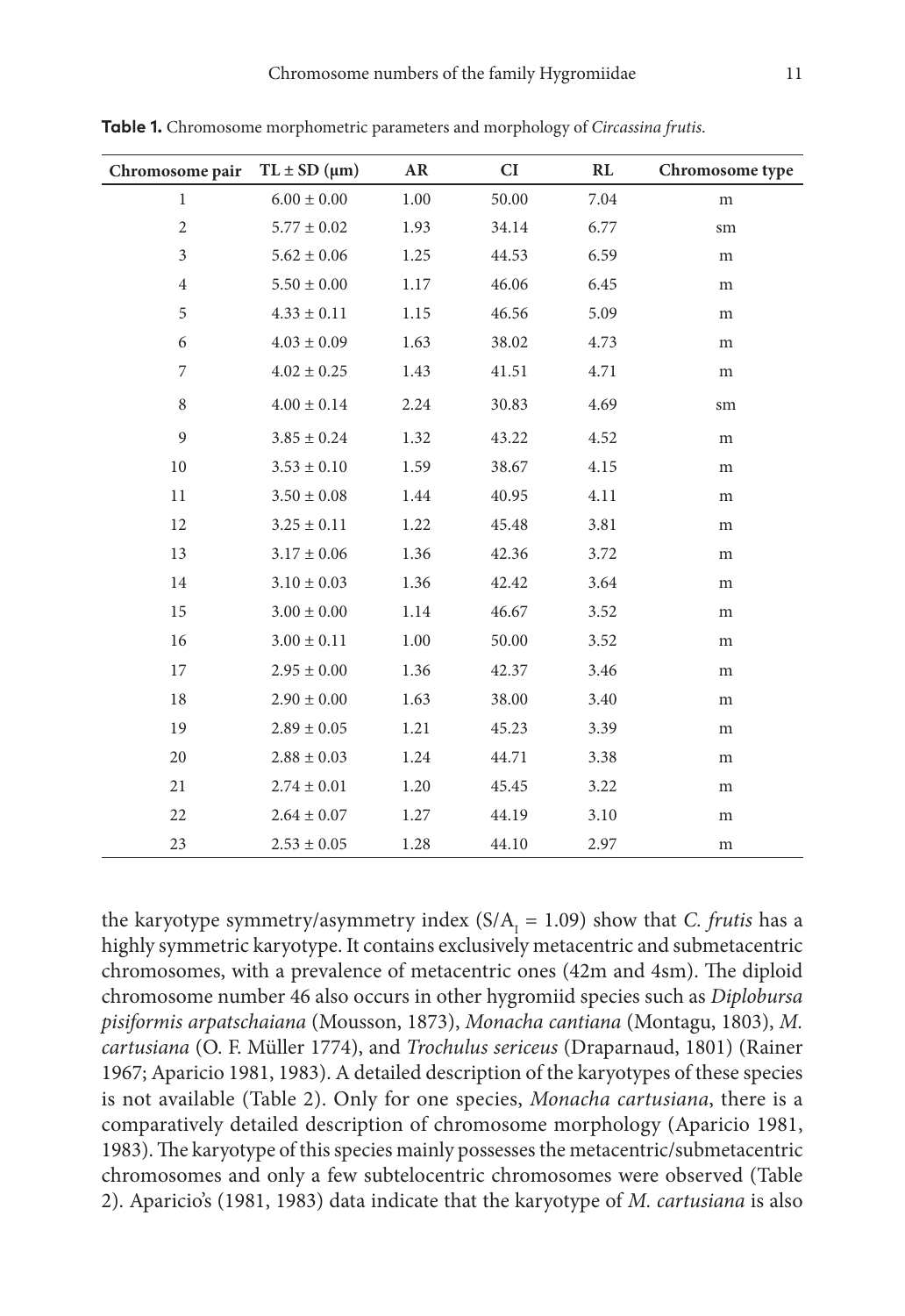

**Figure 1.** Diploid chromosome set of *Circassina frutis* (2n = 46). Scale bar: 6 μm.

symmetric, although it is less so than the karyotype of *C. frutis,* which includes exclusively the metacentric and submetacentric chromosomes. However, both species have two-armed and mainly metacentric and submetacentric chromosomes. This follows the general trend in gastropod karyotypes (Thiriot-Quiévreux 2003). The high symmetry of karyotypes of *C. frutis* and *M. cartusiana* can be considered plesiomorphic since the predominance of metacentric chromosomes indicates the relative chromosomal evolutionary stability (White 1978).

Table 2 shows that Hygromiinae tribes possess two different haploid chromosome numbers, 21 and 24. The number  $n = 21$  occurs in the tribe Hygromiini Tryon, 1866, particularly in the genus *Hygromia* Risso, 1826 that occupies a basal position within the family Hygromiidae (the supraspecific relationships have been adopted from Neiber et al. 2017, figures therein). One can speculate that the haploid chromosome number  $n = 21$  is an ancestral character state (plesiomorphy) within hygromiids. The number n = 24 is observed in the tribe Perforatellini Neiber, Razkin and Hausdorf 2017, which represents the sister group of Hygromiini, and, along with this tribe, is one of the basal lineages within the family (Neiber et al. 2017). Following this, the Leptaxinae tribes possess one haploid chromosome number n = 26 (Table 2). Tribe Cryptosaccini Neiber, Razkin and Hausdorf 2017 includes different genera that show the same haploid chromosome number.  $n = 26$  seems to be a derived, apomorphic character for this tribe. For tribe Leptaxini C.R. Boettger, 1909 that is represented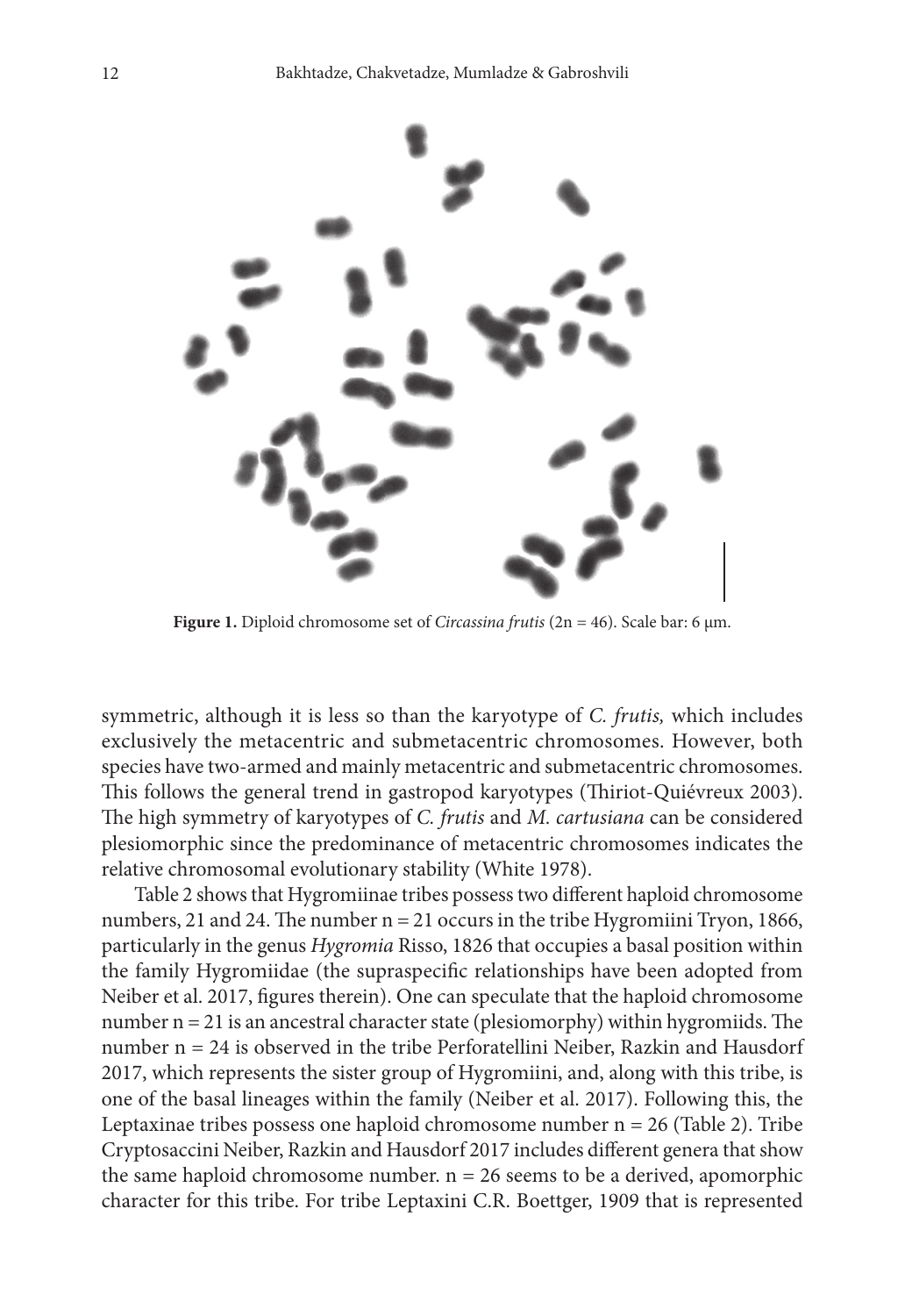

**Figure 2.** Karyotype of *Circassina frutis*.

by only one karyologically investigated species, the information is insufficient to obtain any conclusions. The representatives belonging to most genera and tribes of the subfamily Trochulininae, except *Euomphalia strigella* (Draparnaud, 1801) (tribe Monachaini Wenz, 1930 (1904)), have haploid chromosome number n = 23 (Table 2). The haploid chromosome number 23 represents the modal haploid number and seems to be a plesiomorphic character for the subfamily Trochulininae. The other haploid chromosome number  $n = 24$ , which is also registered in Trochulininae (the genus *Euomphalia* Westerlund, 1889), is a derived, apomorphic character within this subfamily. However, this same number is also found in *Monachoides incarnatus*  (O. F. Müller, 1774), which is included in another subfamily, Hygromiinae. Since the



**Figure 3.** Idiogram of *Circassina frutis* karyotype.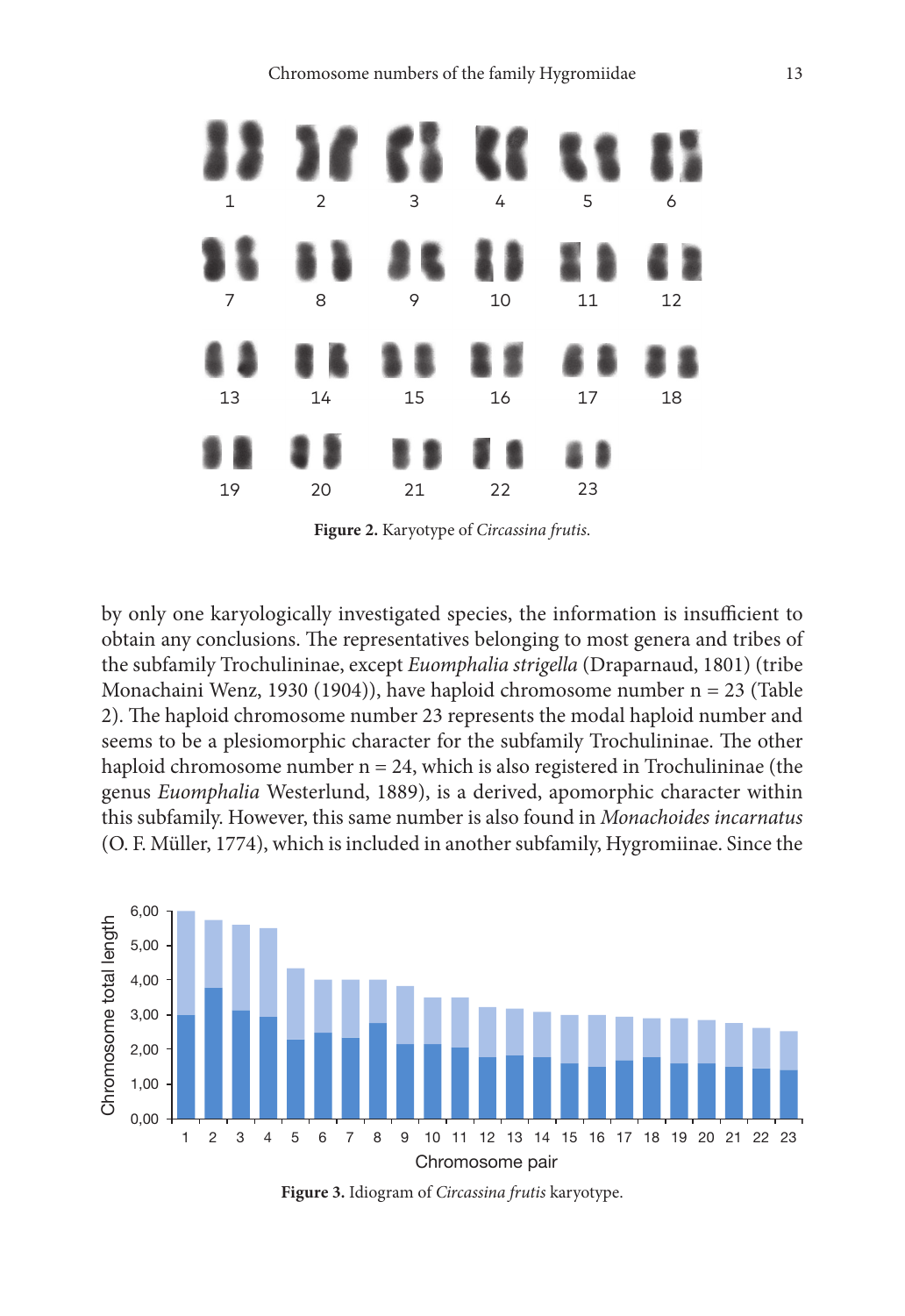| <b>Subfamilies</b> | Tribes and species                                                   | Chromosome<br>numbers |                          | Karyotype<br>formula<br>and FN | References                                                                            |
|--------------------|----------------------------------------------------------------------|-----------------------|--------------------------|--------------------------------|---------------------------------------------------------------------------------------|
|                    |                                                                      | n                     | 2n                       |                                |                                                                                       |
| <b>Hygromiinae</b> | <b>Hygromiini</b>                                                    |                       |                          |                                |                                                                                       |
|                    | Hygromia cinctella<br>(Draparnaud, 1801)                             | 21                    |                          |                                | Perrot 1937, 1938                                                                     |
|                    | Hygromia limbata<br>(Draparnaud, 1805)                               | 21                    | 42                       | $\overline{a}$                 | Ramos and Aparicio 1985                                                               |
|                    | Perforatellini                                                       |                       |                          |                                |                                                                                       |
|                    | Monachoides incarnatus<br>(O. F. Müller, 1774)                       | 24                    |                          |                                | Perrot 1937, 1938 as<br><i>Monacha incarnata Müller</i>                               |
|                    |                                                                      | 24                    |                          |                                | Rainer 1967<br>as Perforatella incarnata                                              |
| Leptaxinae         | Cryptosaccini                                                        |                       |                          |                                |                                                                                       |
|                    | Mengoana jeschaui<br>(Kobelt, 1878)                                  | 26                    | 52                       |                                | Ramos and Aparicio 1985<br>as Euomphalia brigantina                                   |
|                    | Pyrenaearia cantabrica<br>poncebensis<br>Ortiz de Zarate Lopez, 1956 | 26                    | 52                       |                                | Aparicio 1981, 1983 as<br>Pyrenaearia poncebensis<br>Ortiz de Zarate Lopez, 1956      |
|                    | Leptaxini                                                            |                       |                          |                                |                                                                                       |
|                    | Portugala inchoata<br>(Morelet, 1845)                                | 26                    |                          |                                | Ramos and Aparicio 1985                                                               |
| Trochulininae      | Caucasigenini                                                        |                       |                          |                                |                                                                                       |
|                    | Caucasigena eichwaldi<br>(L. Pfeiffer, 1846)                         | 23                    |                          |                                | Chakvetadze et al. 2019                                                               |
|                    | Circassina frutis                                                    | 23                    |                          |                                | Bakhtadze et al. 2014                                                                 |
|                    | (L. Pfeiffer, 1859)                                                  | 23                    | 46                       |                                | Chakvetadze et al. 2019                                                               |
|                    |                                                                      | 23                    | 46                       | 42m+4sm; 92                    | This study                                                                            |
|                    | Fruticocampylaea narzanensis<br>(Krynicki, 1836)                     | 23                    |                          |                                | Chakvetadze et al. 2018                                                               |
|                    | Monachaini                                                           |                       |                          |                                |                                                                                       |
|                    | Diplobursa pisiformis<br>arpatschaiana<br>(Mousson, 1873)            | 23                    | 46                       |                                | Rainer 1967<br>as Euomphalia (Harmozica)<br>arpatschaiana sewanica<br>(Martens, 1881) |
|                    | Euomphalia strigella<br>(Draparnaud, 1801)                           | 24                    | 48                       |                                | Aparicio 1981                                                                         |
|                    | Monacha cantiana<br>(Montagu, 1803)                                  | 23                    | 46                       | $\overline{\phantom{a}}$       | Rainer 1967                                                                           |
|                    | Monacha cartusiana<br>(O. F. Müller, 1774)                           | 23                    | $\overline{a}$           | $\overline{\phantom{m}}$       | Perrot 1937, 1938 as Theba<br>cartusiana Müller                                       |
|                    |                                                                      | 23                    |                          |                                | Makino 1951, as Monacha<br>(Theba) cartusiana)                                        |
|                    |                                                                      | 23                    | $\overline{\phantom{a}}$ | L,                             | Rainer 1967                                                                           |
|                    |                                                                      | 23                    | 46                       | $40m/sm + 6st$                 | Aparicio 1981, 1983                                                                   |

# **Table 2.** The karyological reports of land snails in the family Hygromiidae.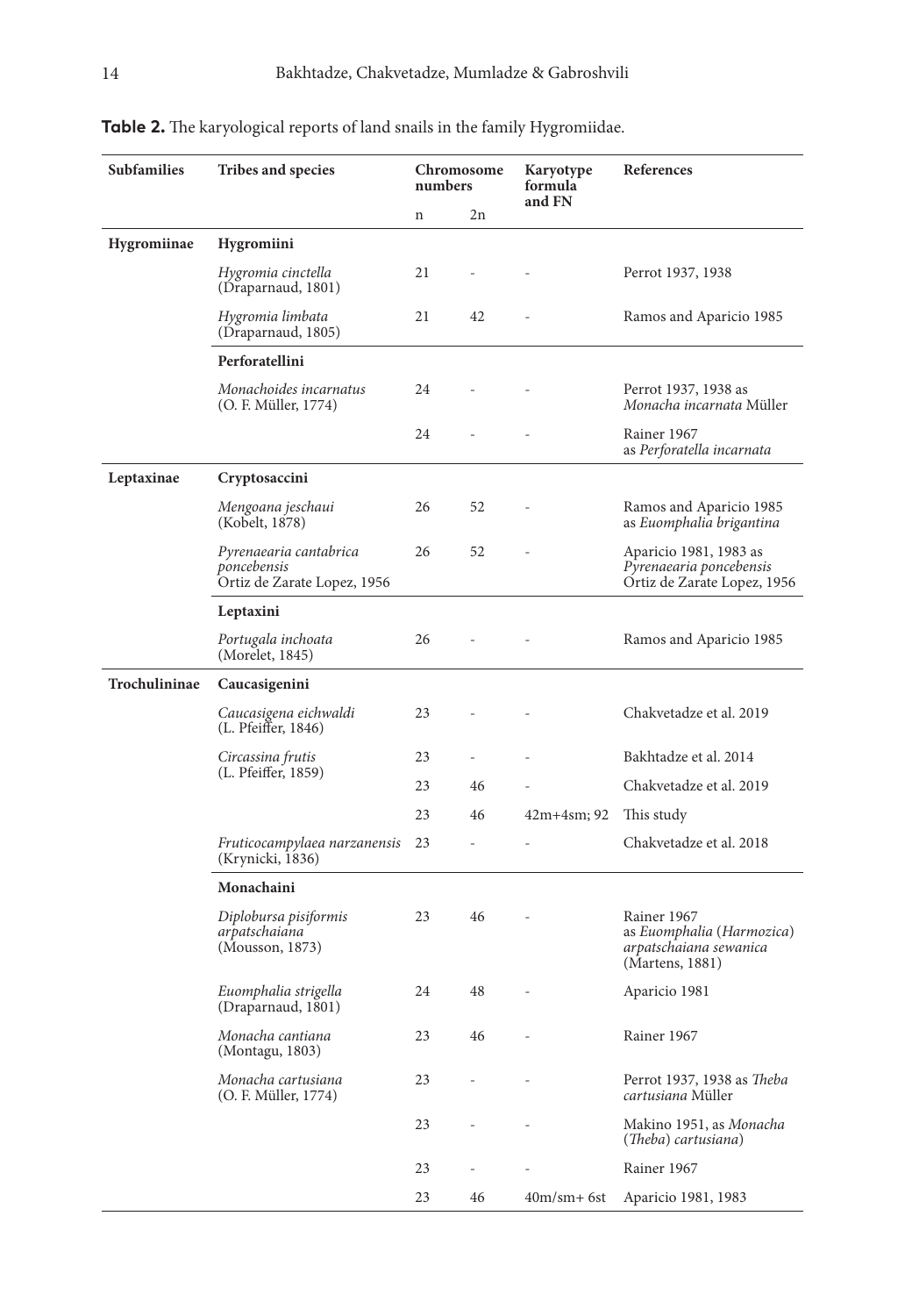| <b>Subfamilies</b> | <b>Tribes and species</b><br>Chromosome<br>numbers    |    |    | Karyotype<br>formula | <b>References</b>                                                              |
|--------------------|-------------------------------------------------------|----|----|----------------------|--------------------------------------------------------------------------------|
|                    |                                                       | n  | 2n | and FN               |                                                                                |
|                    | <b>Trochulini</b>                                     |    |    |                      |                                                                                |
|                    | Petasina unidentata<br>(Draparnaud, 1805)             | 23 |    |                      | Rainer 1967<br>as Trichia (Petasina)<br>unidentata<br>(Draparnaud, 1805)       |
|                    | Trochulus hispidus<br>(Linnaeus, 1758)                | 23 |    |                      | Butot and Kiauta 1969<br>as Trichia hispida<br>(Linnaeus, 1758)                |
|                    |                                                       | 23 |    |                      | Hrabakova<br>et al. 2006                                                       |
|                    | Trochulus montanus<br>(S. Studer, 1820)               | 23 |    |                      | Butot and Kiauta 1969<br>as Trichia striolata<br><i>montana</i> (Studer, 1820) |
|                    | Trochulus plebeius<br>(Draparnaud, 1805)              | 23 |    |                      | Hrabakova et al. 2006                                                          |
|                    | Trochulus sericeus<br>(Draparnaud, 1801)              | 23 | 46 |                      | Rainer 1967<br>as Trichia (Trichia) sericea<br>(Draparnaud, 1801)              |
|                    | Trochulus striolatus<br>danubialis<br>(Clessin, 1874) | 23 |    |                      | Butot and Kiauta 1969<br>as Trichia striolata<br>danubialis (Clessin, 1874)    |
|                    | Trochulus villosus<br>(Draparnaud, 1805)              | 23 |    |                      | Rainer 1967<br>as Trichia villosa<br>(Studer, 1789)                            |
|                    | <b>Urticicolini</b>                                   |    |    |                      |                                                                                |
|                    | Urticicola umbrosus<br>(C. Pfeiffer, 1828)            | 23 |    |                      | Butot and Kiauta 1969<br>as Zenobiella umbrosa<br>(C. Pfeiffer, 1828)          |

#### **Table 2.** (continued)

haploid chromosome number  $2n = 24$  occurs in the separate lineages of hygromiid land snails (the subfamilies Hygromiinae and Trochulininae, see Neiber et al. 2017), it can be considered as a case of homoplasy within the family Hygromiidae.

Table 2 indicates that in the family Hygromiidae the haploid chromosome numbers range from 21 to 26. This range is different from those reported by Barker in 1999 (21 – 27) and 2001 (26 – 30), respectively. Furthermore, haploid chromosome numbers 21, 23, 24, and 26 seem to be characteristic for the Hygromiidae in general. n = 21 is the lowest chromosome number in the family. The most common chromosome number within hygromiids is  $n = 23$ . Since it occurs in the majority of investigated species (66.67%), genera, and tribes, it represents the modal haploid number for the family.  $n = 26$  is the highest haploid chromosome number in the Hygromiidae so far. By Burch (1965), Patterson (1969), and Nakamura (1986), many molluscan groups are generally conservative concerning chromosome change, and the difference between the haploid numbers of the species in a particular family is rarely more than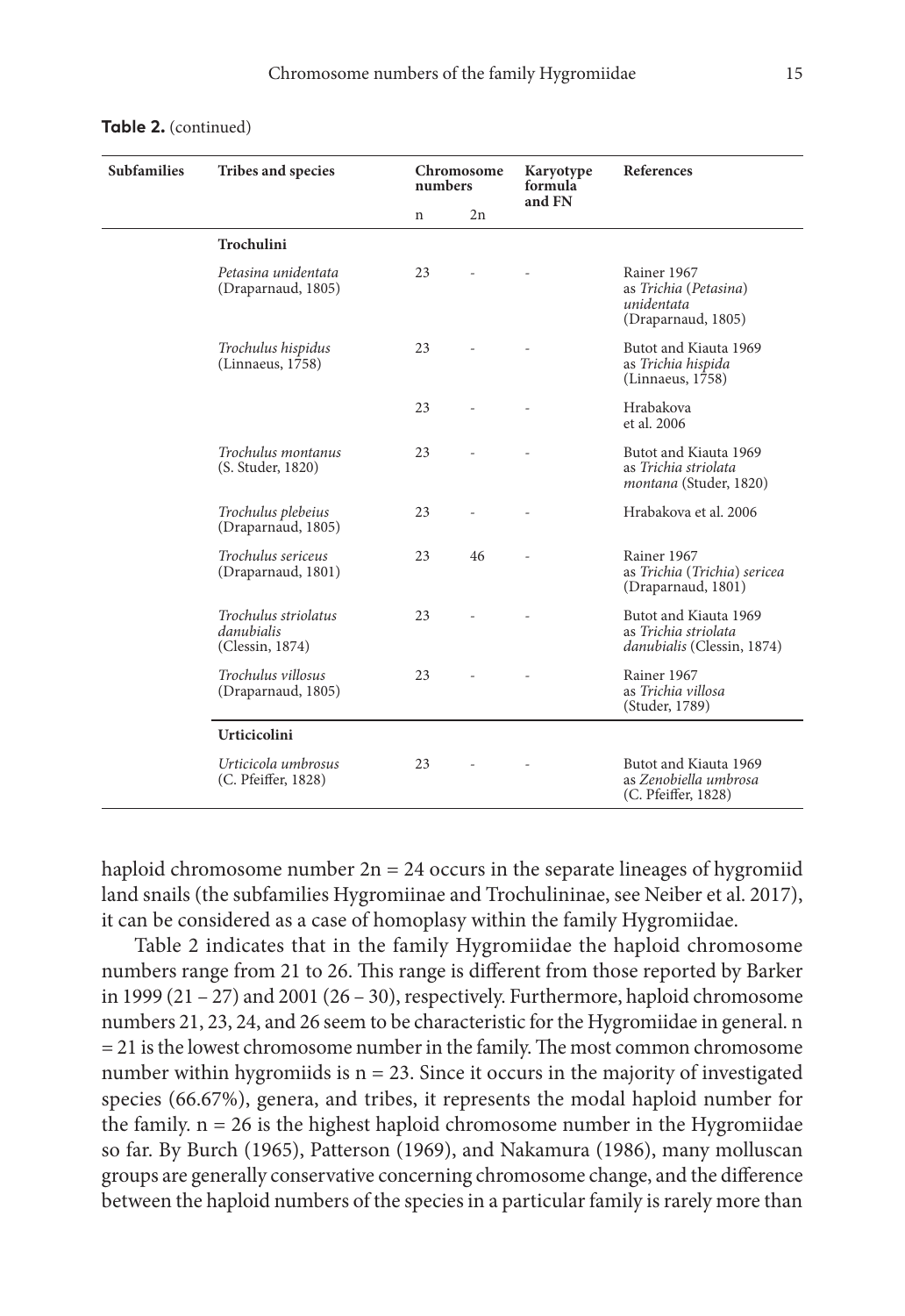one or two chromosomes. Since four different haploid chromosome numbers (21, 23, 24, and 26) occur in the Hygromiidae, this group is not conservative in regards of the haploid chromosome number at the family level. However, the stability of the chromosome number shows at the tribe level. Almost all tribes have the same haploid chromosome number, with the exception of Monachaini which presents two haploid chromosome numbers, 23 and 24 (Table 2). For three tribes, Leptaxini, Perforatellini, and Urticicolini Neiber, Razkin and Hausdorf 2017, the karyological information is highly scarce and insufficient to obtain any conclusions about the constancy or variety of their chromosome numbers (Table 2). The diploid chromosome number and other karyotype details are currently available only for several hygromiids. Particularly, nine species, including *C. frutis* analyzed here, have the diploid chromosome numbers 42, 46, 48, and 52. Chromosome morphology is described only for two species, *C. frutis*, and *M. cartusiana* (see above).

Although the karyological data for the Hygromiidae family is still highly insufficient, it seems that in the evolution of the family, there is a tendency of increasing of the chromosome number (from  $n = 21$  in more basal taxa to  $n = 26$ in the more recent ones). The karyotype diversity of this land snails group seems to support the hypothesis of Patterson and Burch (1978) that molluscan chromosome numbers tend to increase with evolution, and the more primitive taxa have lower chromosome numbers. The increase of the chromosome number might play a role in the evolution of the Hygromiidae. Within hygromiid taxa, Neiber et al. (2017) indicate high levels of homoplasy in the development of the genital system. However, due to very limited karyological data, it is not yet possible to correlate anatomical and chromosomal changes in hygromiid snails. Nonetheless, the family Hygromiidae seems to be a good model group to study chromosomal and morpho-anatomical evolution in the context of phylogenetic relationships.

#### **Acknowledgements**

We are very grateful to Dr. Valentina G. Kuznetsova (Department of karyosystematics, Zoological Institute, Russian Academy of Sciences, St. Petersburg) for valuable comments on the manuscript and linguistic corrections. We are thankful Dr. Edisher Tskhadaia (Institute of Zoology, Ilia State University, Tbilisi) for help in fieldwork. We also want to thank Veriko Bakhtadze (Archil Eliashvili Institute of Management Systems of Georgian Technical University, Tbilisi) for technical assistance.

## **References**

Aparicio MT (1981) Cytotaxonomic studies of the family Helicidae (Gastropoda, Pulmonata). Genética Ibérica 33: 211–224.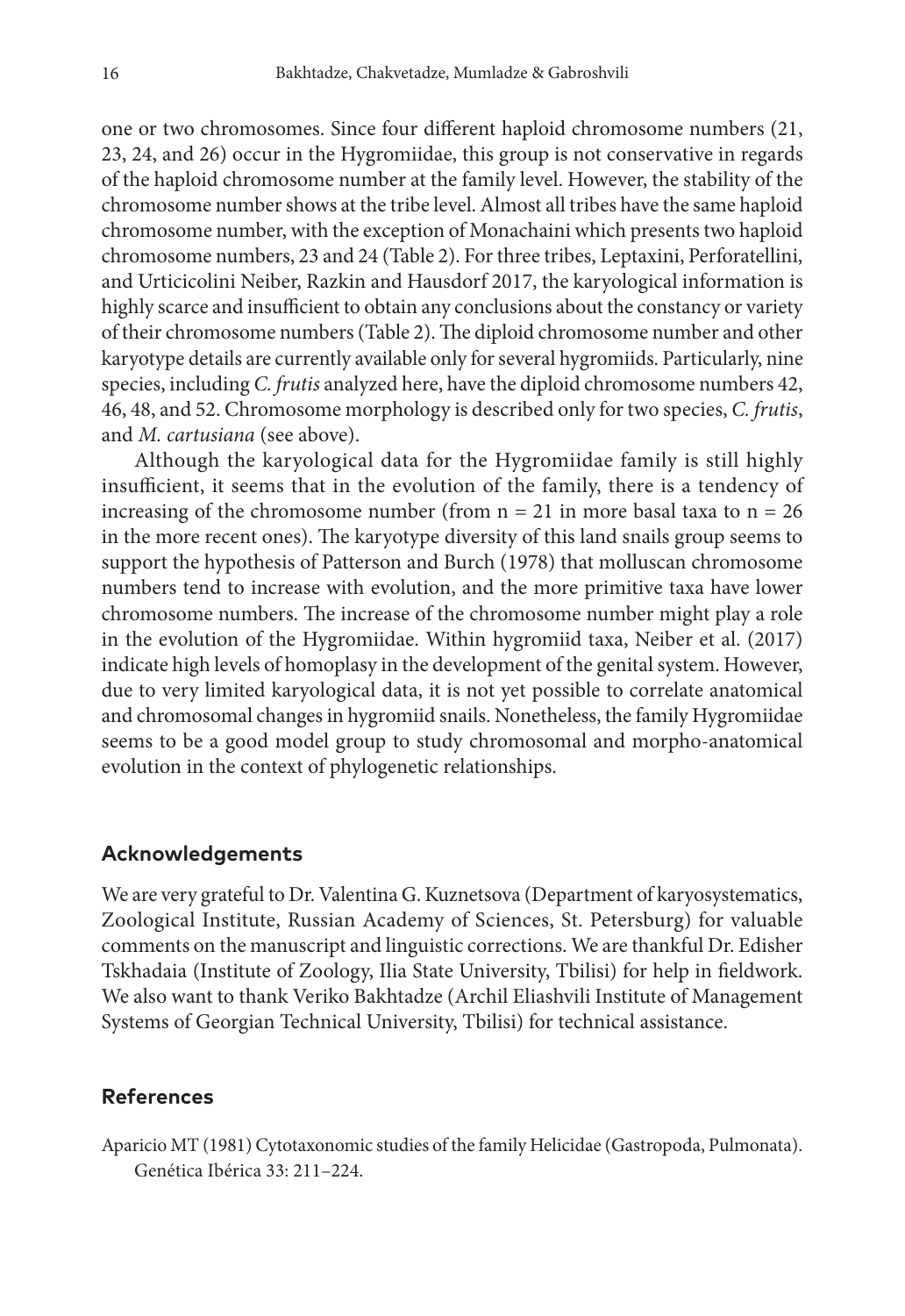- Aparicio MT (1983) Estudio morfológico y citotaxonómico de algunos Helicidos de la fauna española, en especial de la región central. Doctoral thesis, Faculty of Biological Sciences, Complutense University of Madrid, Madrid, 299 pp. [in Spanish]
- Awodıran MO, Awopetu JI, Akıntoye MA (2012) Cytogenetic study of four species of land snails of the family Achatinidae in South-Western Nigeria. Ife Journal of Science 14(2): 233–235.
- Babrakzai N, Miller WB, Ward OG (1975) Cytotaxonomy of some Arizona Oreohelicidae (Gastropoda: Pulmonata). Bulletin of the American Malacological Union for 1974, Inc 41: 4–11.
- Bakhtadze NG, Chakvetadze NL, Mumladze LJ, Bakhtadze GI, Tskhadaia EA (2014) Karyological studies in terrestrial mollusks (Mollusca: Gastropoda: Pulmonata) of Georgia. International Scientific Conference «Biological diversity and conservation problems of the fauna of the Caucasus–2», Yerevan, Armenia. Proceedings of the Conference, pp. 59–63. <https://doi.org/10.13140/2.1.4677.1525>
- Bakhtadze NG, Chakvetadze NL, Mumladze LJ, Bakhtadze GI, Tskhadaia EA (2016) Karyological Data of Terrestrial Mollusks (Mollusca: Gastropoda: Pulmonata) of Georgia. Proceedings of the Institute of Zoology 25: 23–27.
- Barker GM (1999) Naturalised terrestrial Stylommatophora (Mollusca: Gastropoda). Fauna of New Zealand 38: 253 pp.
- Barker GM (2001) Gastropods on Land: Phylogeny, Diversity and Adaptive Morphology. In: Barker GM (Ed.) The biology of terrestrial molluscs. CABI Publishing, New York, 1–146. <https://doi.org/10.1079/9780851993188.0001>
- Boato A (1986) A preliminary karyological analysis of five species of Solatopupa (Pulmonata, Chondrinidae). Bolletino di zoologia 53: 15–22. [https://doi.org/10.](https://doi.org/10.1080/11250008609355476) [1080/11250008609355476](https://doi.org/10.1080/11250008609355476)
- Burch JB (1965) Chromosome number and systematics in euthyneuran snails. First European Malacological Congress, 1962, London, England, United Kingdom. Proceedings of the Congress, p. 215–241.
- Burch JB (1967) Cytological Relationships of some Pacific Gastropods. Venus 25(3–4): 118–135. [https://doi.org/10.18941/venusjjm.25.3-4\\_118](https://doi.org/10.18941/venusjjm.25.3-4_118)
- Burch JB (1968a) Cytotaxonomy of some Japanese Semisulcospira (Streptoneura: Pleuroceridea). Journal of Conchology 107: 3–52.
- Burch JB (1968b) A Tissue Culture Technique for Caryotype Analyses of Pulmonate Land Snails. Venus 27(1): 20–27.
- Butot LJM, Kiauta B (1969) Cytotaxonomic observations in the stylommatophoran family Helicidae, with considerations on the affinities within the family. Malacologia 9**(**1): 261–262.
- Chakvetadze N, Bakhtadze N, Mumladze L, Bakhtadze G, Tskhadaia E, Gabroshvili N (2018) Contribution to Karyological Data of Terrestrial Mollusks (Mollusca: Gastropoda) of Georgia. Bulletin of the Georgian National Academy of Sciences 12(4): 108–112.
- Chakvetadze N, Bakhtadze N, Mumladze L, Tskhadaia E (2019) Chromosome numbers of terrestrial mollusks (Mollusca: Gastropoda) of Georgia. Arianta 7: 10–11.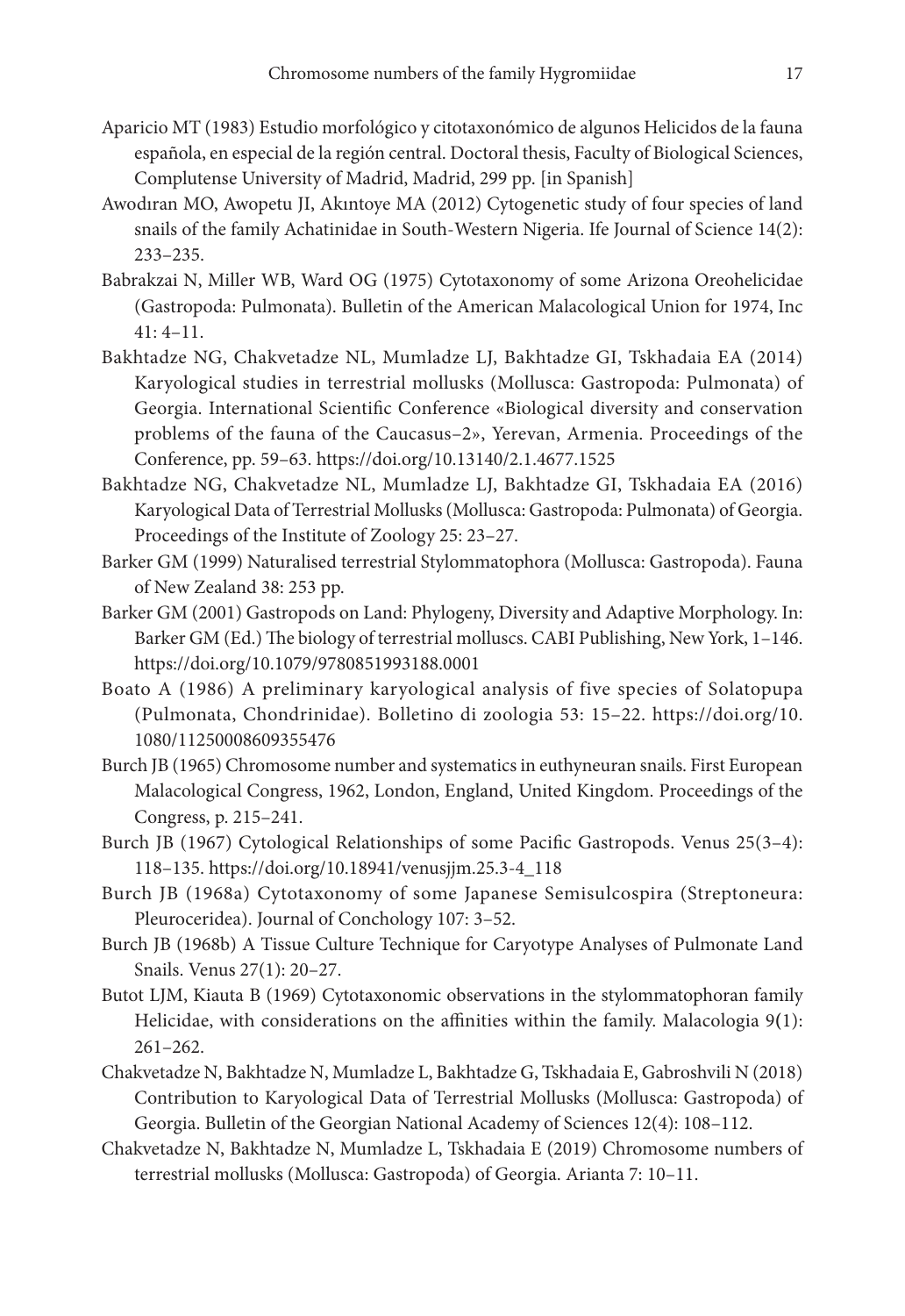- Dumrongrojwattana P, Matchacheep S, Yenjai N (2005) Karyotype of Thai Crown Snails *Macrochlamys asamurai* Panha, 1996 and *Syama diadema* (Dall, 1897) (Pulmonata: Ariophantidae). Kasetsart Journal - Natural Science 39: 236 – 241.
- Eroğlu HE (2015) Which chromosomes are subtelocentric or acrocentric? A new karyotype symmetry/asymmetry index. Caryologia: International Journal of Cytology, Cytosystematics and Cytogenetics 68(3): 239–245. [http://dx.doi.org/10.1080/00087114.](http://dx.doi.org/10.1080/00087114.2015.1032614) [2015.1032614](http://dx.doi.org/10.1080/00087114.2015.1032614)
- Gill JJB, Cain AJ (1986) The chromosomes of *Cepaea vindobonensis* (Pulmonata: Helicidae) and the relationship between this species and the rest of the genus. Biological Journal of the Linnean Society: 28(3): 315–320.<https://doi.org/10.1111/j.1095-8312.1986.tb01760.x>
- Harbar AV, Kadlubovska NS, Harbar DA (2015) Comparative Karyotype Analysis of Slugs of the Genus *Arion* (Gastropoda, Pulmonata, Arionidae). Vestnik zoologii 49(4): 299–304. <https://doi.org/10.1515/vzoo-2015-0031> [in English, with Russian summary]
- Hrabakova M, Jurickova L, Petrusek A (2006) Taxonomy of the genus *Trochulus* (Gastropoda: Hygromiidae) in the Czech Republic. Molluscan forum-2006, London, United Kingdom. Programme and Abstracts of forum, p. 12.
- Inaba A (1979) Chromosomes and phylogeny of Mollusca. The Japanese Society of Systematic Zoology, Circular 52: 1–7.
- Kiauta B, Butot LJM (1968) The chromosomes of *Succinea* (*Succinella*) *oblonga* Draparnaud, 1801, with considerations on the status of the subgenus *Succinella* Mabille, 1870 (Gastropoda, Euthyneura: Succineoidea). Beaufortia: Series of miscellaneous publications 16(210): 1–11.
- Kongim B, Panha S (2013) Karyotypic analysis of the terrestrial snail genus *Phuphania* (Pulmonata: Dyakiidae) with description of a new species from Thailand. Journal of Conchology 41(3): 319–325.
- Levan A, Fredga K, Sandberg AA (1964) Nomenclature for Centromeric Position on Chromosomes. Hereditas 52(2): 201–220. [https://doi.org/10.1111/j.1601-5223.1964.](https://doi.org/10.1111/j.1601-5223.1964.tb01953.x) [tb01953.x](https://doi.org/10.1111/j.1601-5223.1964.tb01953.x)
- Makino S (1951) An Atlas of the Chromosome Numbers in Animals,  $2<sup>nd</sup>$  ed. (1<sup>st</sup> American Ed.). The Iowa State College Press, Ames, Iowa, xxviii + 290 pp. [https://doi.org/10.5962/](https://doi.org/10.5962/bhl.title.7295) [bhl.title.7295](https://doi.org/10.5962/bhl.title.7295)
- MolluscaBase (2021) [\(www.molluscabase.org](http://www.molluscabase.org)) [Accessed on 17.10.2021]
- Nakamura HK (1986) Chromosomes of Archaeogastropoda (Mollusca Prosobranchia) with some remarks on their cytotaxonomy and phylogeny. Publications of the Seto Marine Biological Laboratory 31: 191–268. <https://doi.org/10.5134/176126>
- Natarajan R (1965) Cytological studies in Stylommatophora. The American Malacological Union, Inc 32: 15–16.
- Neiber MT, Hausdorf B (2015) Phylogeography of the land snail genus *Circassina* (Gastropoda: Hygromiidae) implies multiple Pleistocene refugia in the western Caucasus region. Molecular Phylogenetics and Evolution 93: 129–142. [https://doi.org/10.1016/j.](https://doi.org/10.1016/j.ympev.2015.07.012) [ympev.2015.07.012](https://doi.org/10.1016/j.ympev.2015.07.012)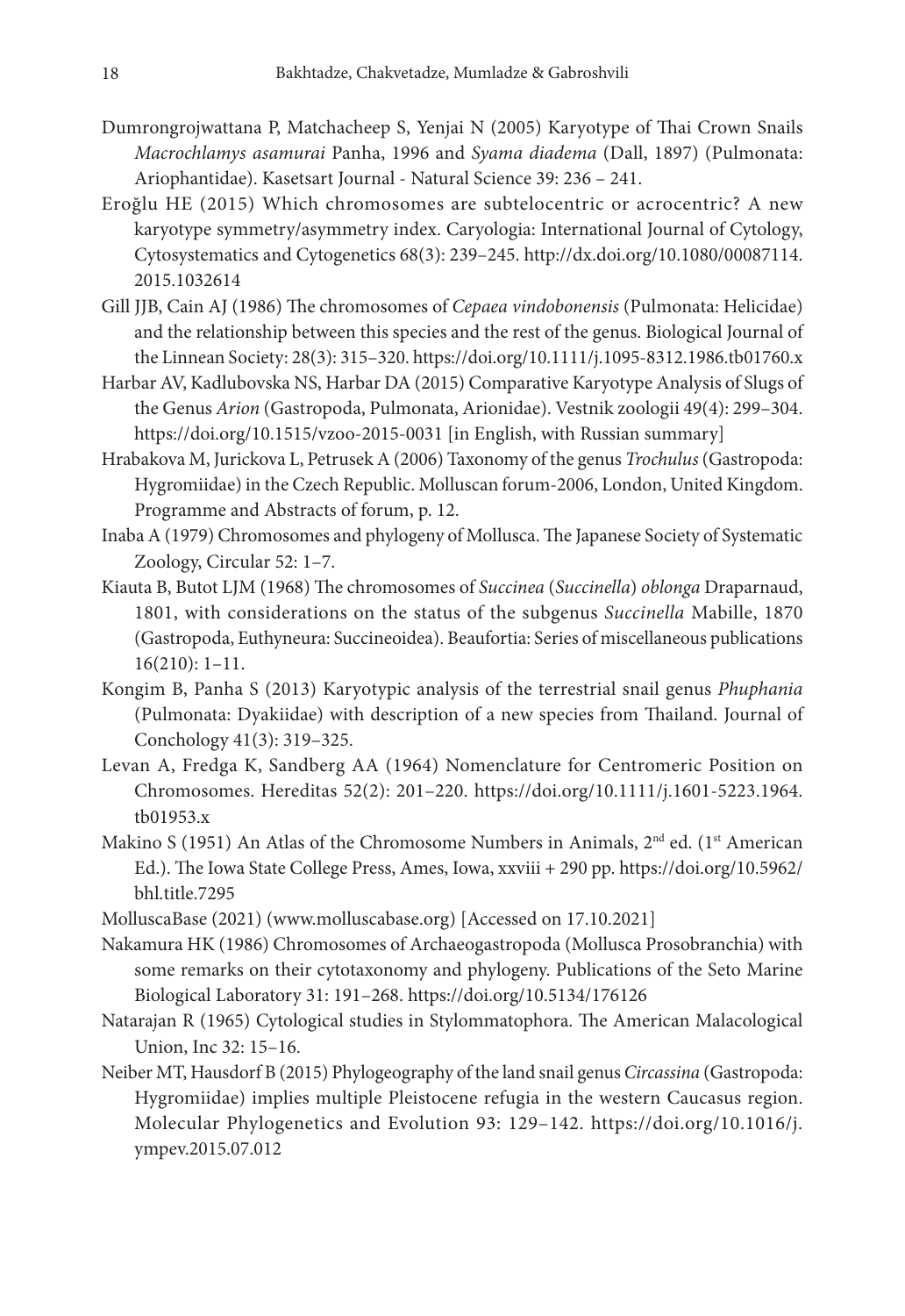- Neiber MT, Razkin O, Hausdorf B (2017) Molecular phylogeny and biogeography of the land snail family Hygromiidae (Gastropoda: Helicoidea). Molecular Phylogenetics and Evolution 111: 169–184.<https://doi.org/10.1016/j.ympev.2017.04.002>
- Nordsieck H (1987) Revision des Systems der Helicoidea (Gastropoda: Stylommatophora). Archiv für Molluskenkunde 118(1–3): 9–50. [in German]
- Panha S (1997) Taxonomy and karyotypes of land pulmonate snails of Thailand. Research report (Project: RSA/15/1994). Department of Biology, Faculty of Science, Chulalongkorn University, Bangkok, 72 pp.
- Park GM (2016) Karyological analysis of Korean endemic land snail, *Koreanohadra kurodana* (Gastropoda: Bradybaenidae). Caryologia: International Journal of Cytology, Cytoststematics and Cytogenetics 69(4): 339–342. [http://dx.doi.org/10.1080/00087114.](http://dx.doi.org/10.1080/00087114.2016.1224403) [2016.1224403.](http://dx.doi.org/10.1080/00087114.2016.1224403)
- Park GM, Kim JJ, Chung PR, Wang Y, Min DY (1999) Karyotypes on three Species of Chinese mesogastropod snails, *Semisulcospira libertine*, *S. dolichostoma* and *Viviparus rivularis*. The Korean Journal of Parasitology 37(1): 5–11. <https://doi.org/10.3347/kjp.1999.37.1.5>
- Patrão C, De Sousa J, Jordaens TK, Backeljau T, Castilho R, Leitão A (2013) *Geomalacus* and *Letourneuxia* (Mollusca, Pulmonata): A Cytogenetic Assessment. Malacologia 56(1–2): 333–338. <https://doi.org/10.4002/040.056.0222>
- Patterson CM (1969) Chromosomes of molluscs. 2nd Symposium of Mollusca, 1968, Cochin, India. Proceedings of the Symposium, Marine Biological Association of India symposium series 3, Part 2, pp. 635–686.
- Patterson CM, Burch JB (1978) Chromosomes of pulmonate molluscs. In: Fretter V, Peake J (Eds) Pulmonates, Vol 2A, Systematics, evolution and ecology. Academic Press, New York, London, San Francisco: 171–217.
- Perrot M (1937) Recherches sur les chromosomes de Pulmonés stylommatophores (note préliminaire). Compte rendu des séances de la Société de physique et d'histoire naturelle de Genève 54(1): 119–121. [in French]
- Perrot M (1938) Etude de cytologie comparée chez les gastéropodes pulmones. Revue suisse de zoologie 45(20): 487–566. [in French]
- Petraccioli A, Capriglione T, Colomba M, Crovato P, Odierna G, Sparacio I, Maio N (2015) Comparative cytogenetic study in four alopiinae door snails (Gastropoda, Clausiliidae). Malacologia 58(1–2): 225–232. <https://doi.org/10.4002/040.058.0207>
- Rainer M (1967) Chromosomenuntersuchungen an Gastropoden (Stylommatophora). Malacologia 5(3): 341–373. [in German with English, Spanish and Russian summaries]
- Ramos MA, Aparicio MT (1985) A cytotaxonomic study of some Spanish and Portuguese Helicidae (Pulmonata, Geophila). Malacological review 18(1–2): 73–82.
- Reeder RL (1975) Comparative Karyotype Analyses of Selected Members of the Genus *Ashmunella* (Mollusca: Pulmonata: Polygyridae). PhD Dissertation, The University of Arizona, ix+57 pp.
- Schileyko AA (1978) Nazemnye mollyuski nadsemeystva Helicoidea. Fauna SSSR, Mollyuski (Nauka, Leningrad) 3(6): 1–384. [in Russian]
- Schileyko AA (2006) Treatise on recent terrestrial pulmonate molluscs, Part 14. Helicodontidae, Ciliellidae, Hygromiidae. Ruthenica, Supplement 2: 1907–2047.